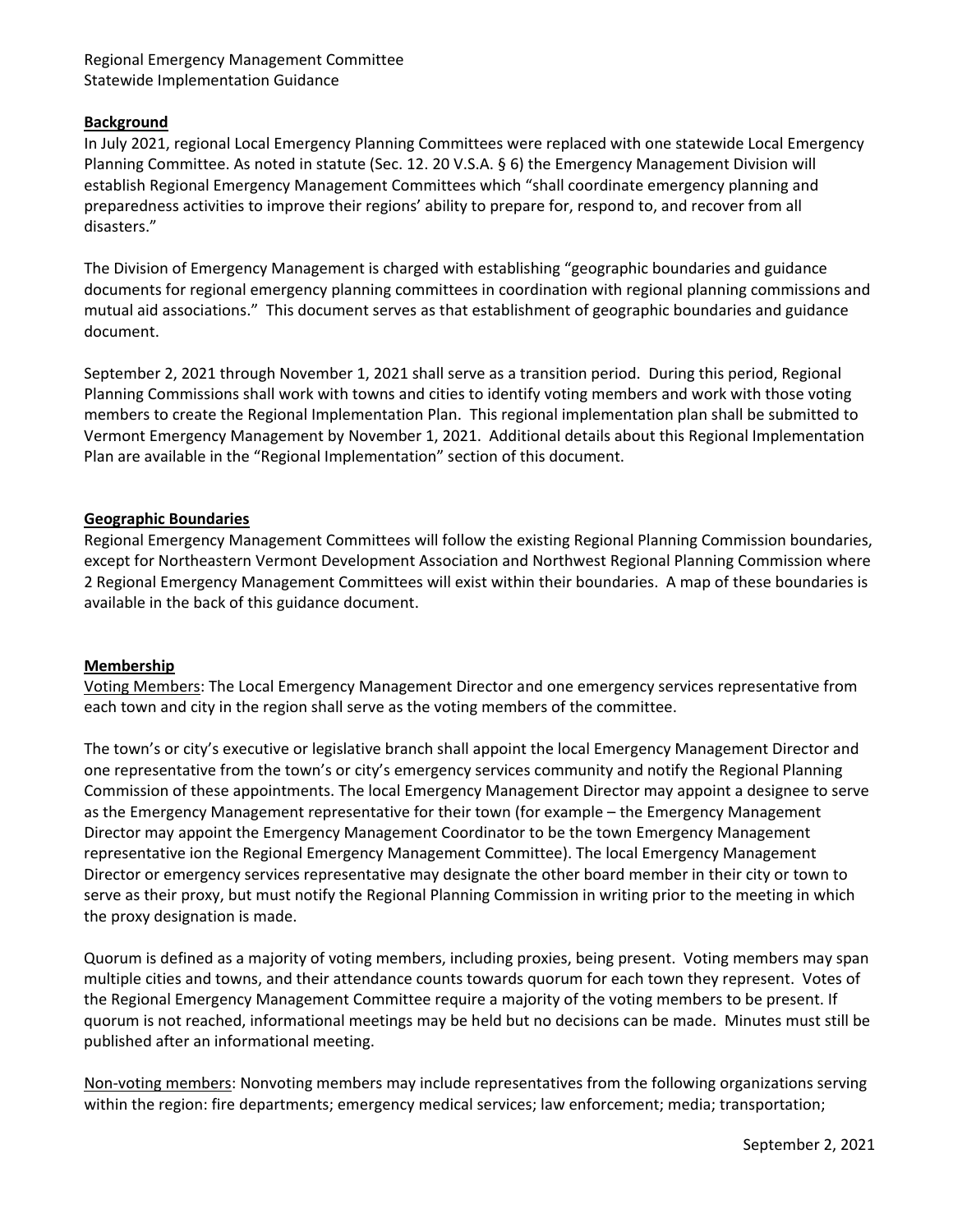regional planning commissions; hospitals; the Department of Health's district office; the Division of Emergency Management; organizations serving vulnerable populations; and any other interested public or private individual or organization.

# **Structure**

Voting members shall annually elect a chair and vice chair of the committee from the voting membership. The Chair shall develop a meeting schedule, agenda, and facilitate each meeting. The Vice Chair shall fill in for the Chair during the Chair's absence.

Administrative services will be performed by the Regional Planning Commissions, paid for by Vermont Emergency Management. These duties include supporting the Chair, maintaining a list of voting and non-voting members, securing meeting space, advertising meetings and agendas, taking & disseminating minutes, and documenting the Regional Emergency Management Committee decisions in the Regional Plan & submitting the regional plan to Vermont Emergency Management.

As a public body, Regional Emergency Management Committees are subject to Open Meeting Laws. Per the Vermont Secretary of State's Office, "In general, the law requires public bodies to:

- Provide advance public notice of meetings, including meeting agendas.
- Discuss all business and take all actions in open meeting, unless an exception in statute applies.
- Allow members of the public to attend and participate in meetings.
- Take meeting minutes and make them available to the public" $1$

1 V.S.A. § 312(a)(2) notes that meetings subject to open meeting law must have a physical location where members of the public can attend. Meetings may be held as hybrid, where there is a physical location that the public can attend but the meeting is also available virtually.

### **Responsibilities of each Regional Emergency Management Committee**

- Coordinate and support regional all-hazards emergency management activities, including planning, training & exercising.
- Regional Emergency Management Committees shall meet at least quarterly.
- Members shall develop and maintain a regional plan, following guidance and the template provided by Vermont Emergency Management, and submit it to their Vermont Emergency Management Regional Coordinator annually by June  $1<sup>st</sup>$ . This plan will describe regional coordination and regionally available resources. Appendix B of this guidance document includes the template for this plan.
- 1 individual, elected from membership, shall represent the Regional Emergency Management Committee on the statewide Local Emergency Planning Committee. This individual will receive information about Hazardous Materials within their region and share it with Regional Emergency Management Committee members. This responsibility will be assumed by the Regional Emergency Management Committee upon formation.
- 1 individual, elected from membership, shall represent the Regional Emergency Management Committee in the Threat and Hazard Identification and Risk Assessment and Stakeholder Preparedness Review. This individual will report on the current capabilities and gaps in the region's response to threats/hazards. This responsibility will be assumed by the Regional Emergency Management Committee in 2022.
	- o Discussions held by the Regional Emergency Management Committee regarding the Stakeholder Preparedness Review may be held in executive session. In the event the Regional Emergency Management Committee receives a Public Records Act request relating to the release of Stakeholder Preparedness Review or other security related documents that originate with Vermont Emergency Management, the Regional Emergency Management Committee will inform

<span id="page-1-0"></span><sup>1</sup> "Open Meetings." *Municipal Division*, Vermont Secretary of State, 12-08-2021, https://sos.vermont.gov/municipaldivision/open-meetings/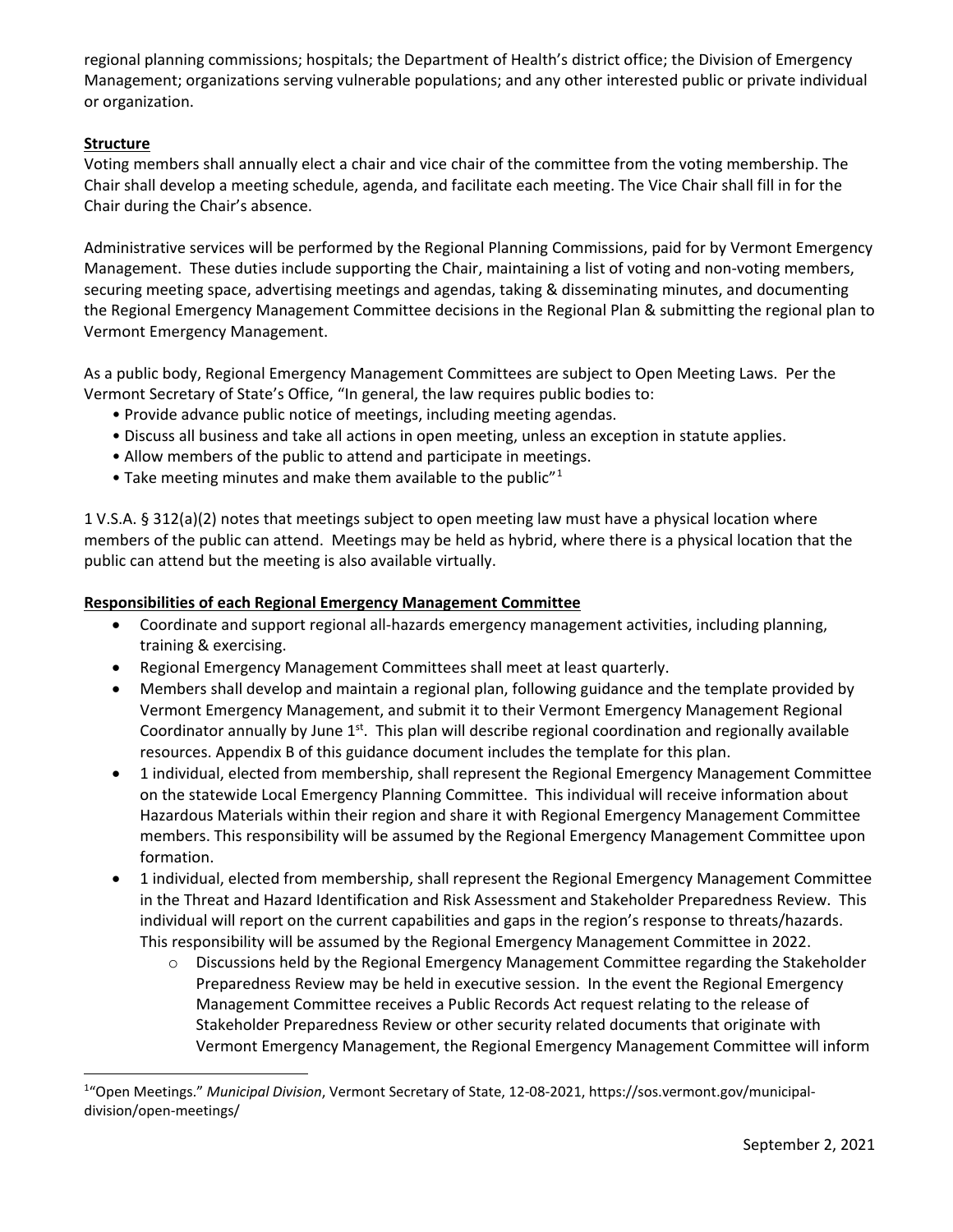Vermont Emergency Management who will adjudicate these requests to assist the Regional Emergency Management Committee.

- 1 individual, elected from membership, shall represent the Regional Emergency Management Committee in the Integrated Preparedness Planning Workshop. This individual will report on the plans, trainings, & exercises needed or planned for the region over the next 3 years. This responsibility will be assumed by the Regional Emergency Management Committee in 2022.
- Create and maintain bylaws. Bylaws should document meeting procedures including the name of this Regional Emergency Management Committee, rules of the meeting, what constitutes a quorum, and voting procedures.
	- o Voting procedures:
		- Voting is required for financial matters of the Regional Emergency Management Committee, electing of officers, and electing individuals to represent the Regional Emergency Management Committee. Informal appointments of officers and representatives of the Regional Emergency Management Committee may be made up until June 1, 2022.
		- Matters that require a vote of the Regional Emergency Management Committee must be voted upon by the majority of Regional Emergency Management Committee voting members. Voting proxies may be delegated to the other board member within the represented city or town.

### **Support**

Administrative support will be provided to the Regional Emergency Management Committee by the Regional Planning Commissions, through funding provided by Vermont Emergency Management.

Technical assistance will be provided to the Regional Emergency Management Committee by the Vermont Emergency Management Regional Coordinators. This technical assistance may include facilitating plan development workshops, instructing trainings, and coordinating exercises.

Hazmat information (mapping, new facility identification) will be provided to the Regional Emergency Management Committee by the statewide Local Emergency Planning Committee and State Emergency Response Commission.

For specific projects identified to close capability gaps, Regional Emergency Management Committees may have access to competitive grant funding including, but not limited to, Homeland Security Grant Program and Hazard Mitigation Grant Programs. At the time of application, Regional Emergency Management Committees will determine a fiscal agent, and may create a Memorandum of Understanding between those contributing funding or benefiting from the project.

## **Regional Implementation**

As the transition is made from Regional Local Emergency Planning Committees to Regional Emergency Management Committees, each Regional Emergency Management Committee will make and document the following regional implementation decisions. These activities will be coordinated by Regional Planning Commissions, with input from the members of the Regional Emergency Management Committee.

Outreach: Create a plan to reach out to towns and cities to identify voting members (the Emergency Management Director and one emergency services representative) and non-voting members (individuals from the broader Emergency Management community in the Region) to advertise the new group/meeting.

Meeting Frequency: Decide on the meeting frequency. Meetings must be held at least quarterly, but some Regional Emergency Management Committees will wish to meet more frequently. A determination of this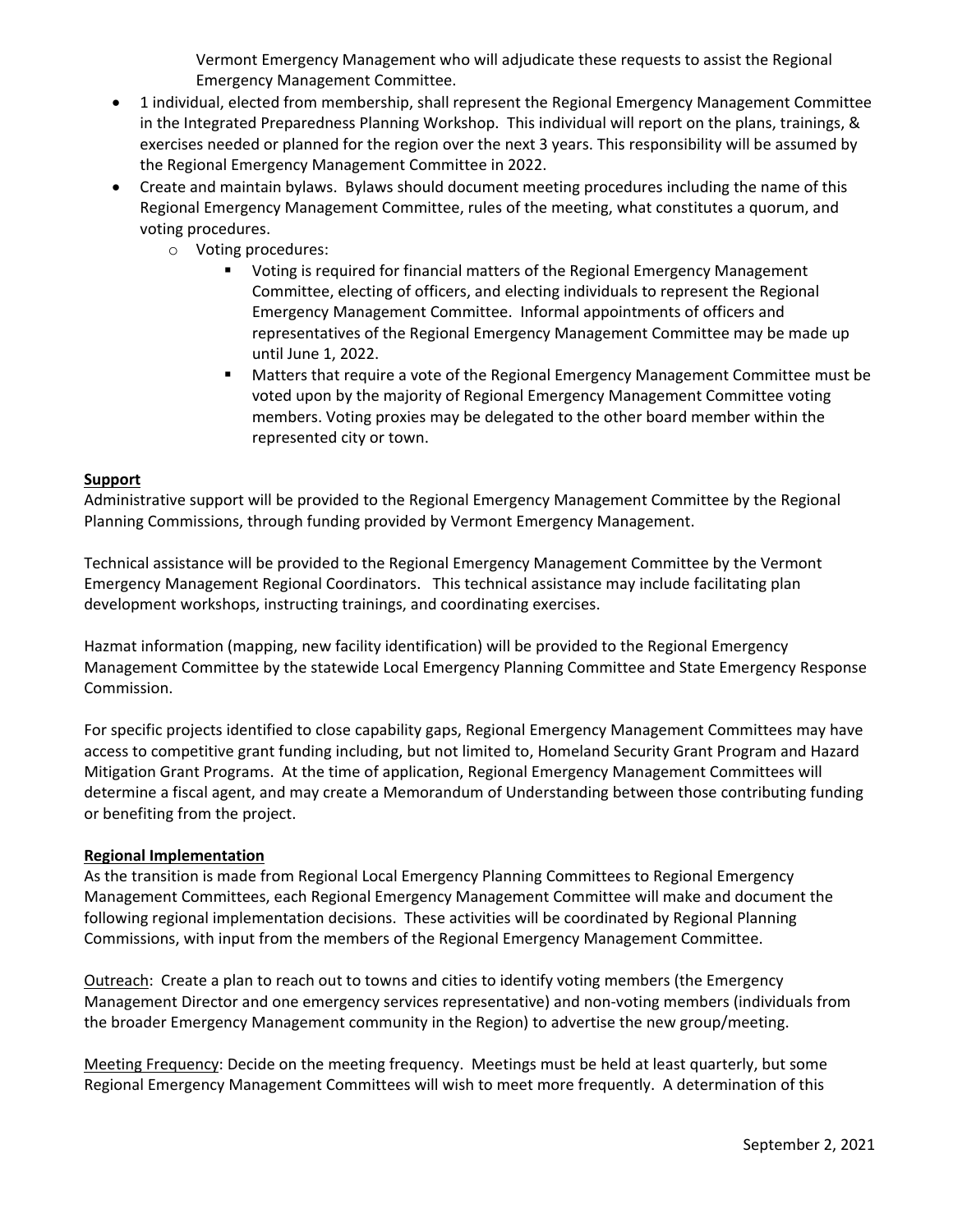frequency is necessary to ensure enough support is available for the next fiscal year. Informational meetings, held when quorum cannot be reached, count as meeting for the purposes of this document.

Transition: The existing regional Local Emergency Planning Committees may have outstanding tasks that will not be completed before July 1. If applicable, the Regional Emergency Management Committees should identify the items being worked on by the regional Local Emergency Planning Committee that will be continued by the Regional Emergency Management Committee. Those that will not be continued by the Regional Emergency Management Committee will be shared with the representative to the new statewide Local Emergency Planning Committee.

Prioritization: Identify and prioritize the initial work to be performed by the Regional Emergency Management Committee. This may include outstanding items from the existing regional Local Emergency Planning Committees, as well as new items identified by the members of the Regional Emergency Management Committee.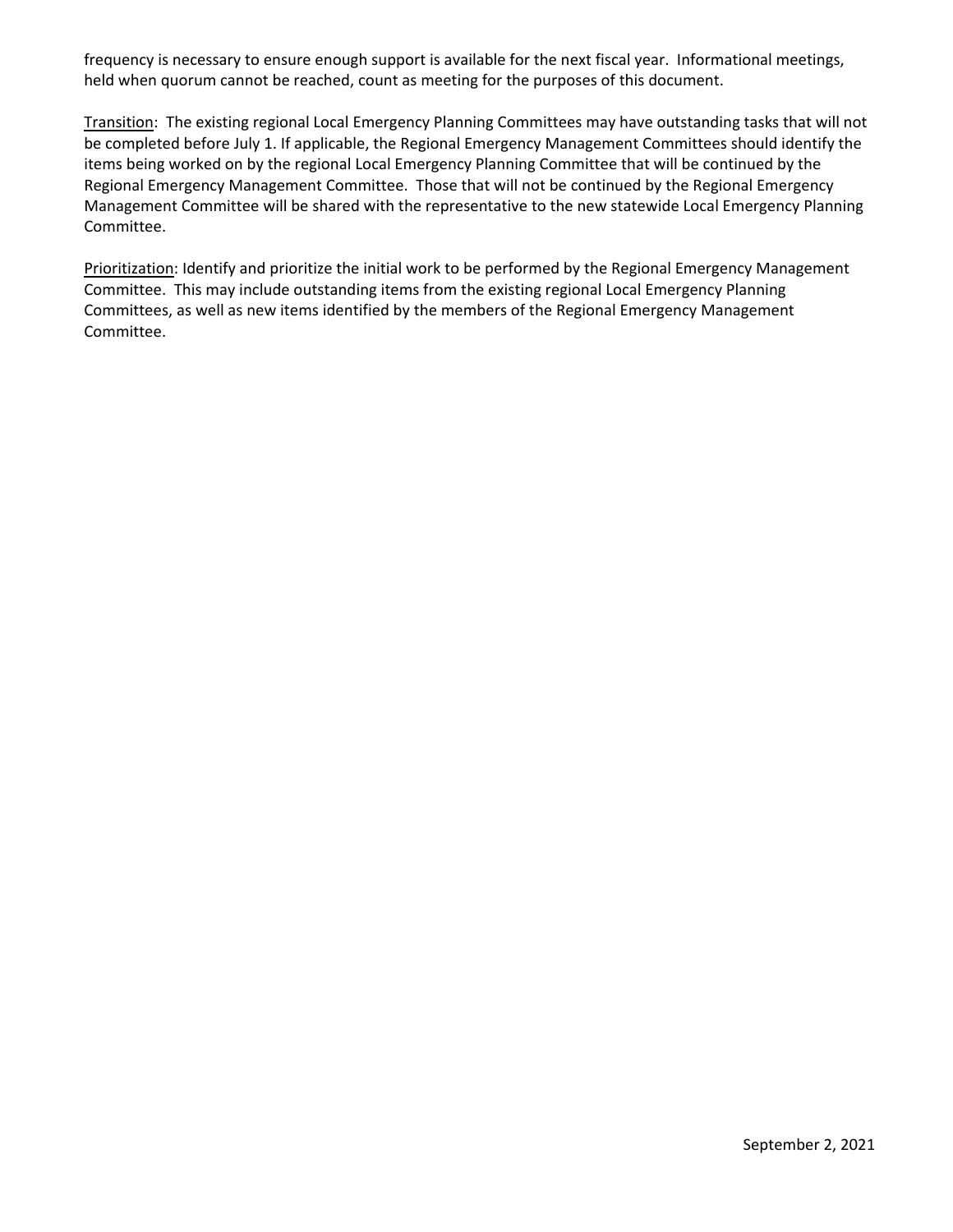



Brett Pierce - VEM<br>09/02/2021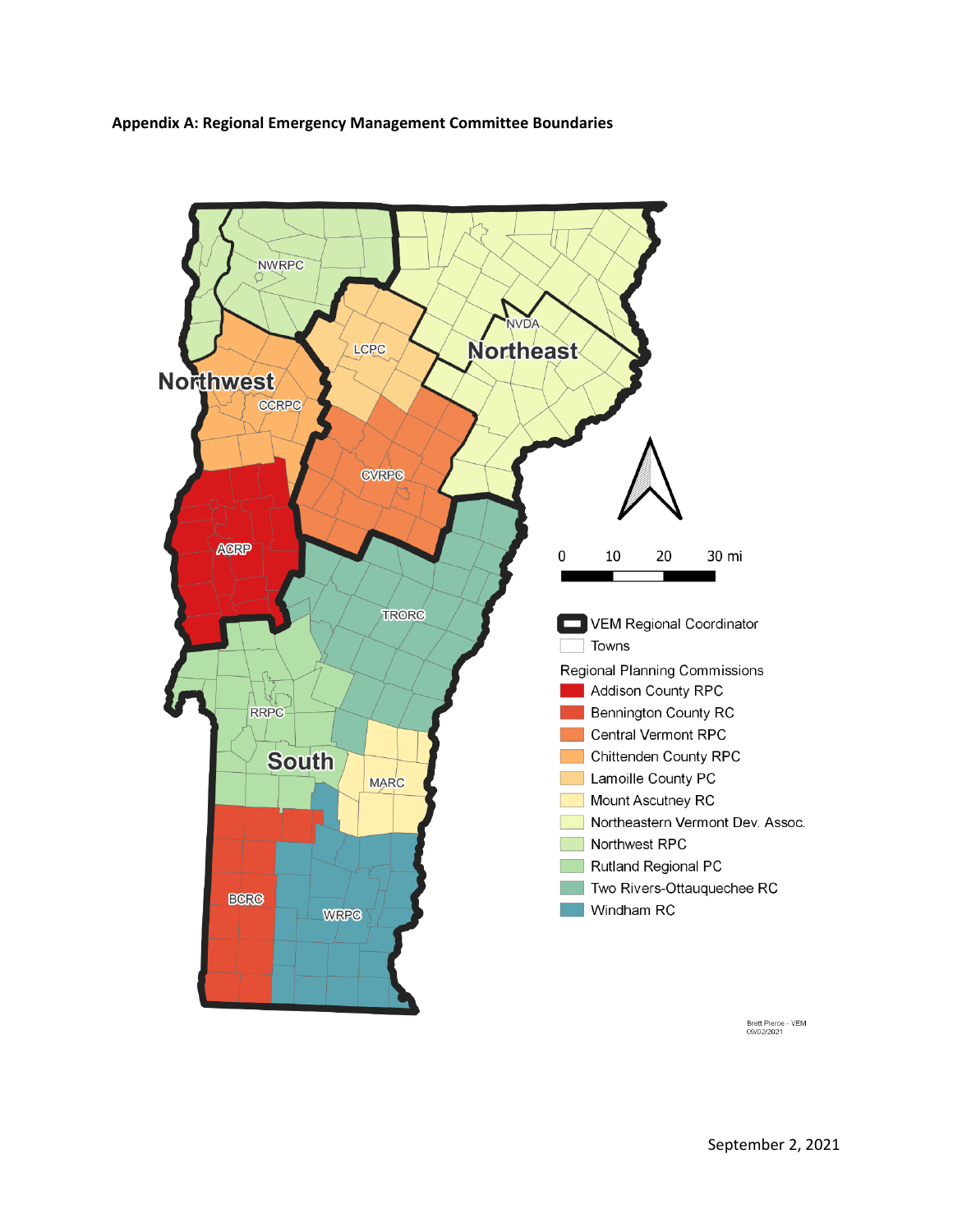## **Appendix B: Regional Plan Template**

This Regional Emergency Management Committee Plan must be submitted to Vermont Emergency Management annually after town meeting day and before June 1st.

# **Plan Adoption Date**:

#### **Meeting Frequency**:

### **Leadership Roles**:

| Role                                        | Name |
|---------------------------------------------|------|
| Chair                                       |      |
| <b>Vice Chair</b>                           |      |
| <b>Administrative Support</b>               |      |
| Local Emergency Planning Commission         |      |
| Representative                              |      |
| Threat/Hazard Inventory and Risk Assessment |      |
| & Stakeholder Preparedness Review           |      |
| Representative                              |      |
| Integrated Preparedness Plan Representative |      |

# **Voting Membership Contacts**:

| City/Town | <b>EMD</b> or Designee<br>Name and Contact Information | <b>Emergency Services Representative</b><br>Name and Contact Information |
|-----------|--------------------------------------------------------|--------------------------------------------------------------------------|
|           |                                                        |                                                                          |
|           |                                                        |                                                                          |
|           |                                                        |                                                                          |
|           |                                                        |                                                                          |
|           |                                                        |                                                                          |
|           |                                                        |                                                                          |
|           |                                                        |                                                                          |
|           |                                                        |                                                                          |
|           |                                                        |                                                                          |
|           |                                                        |                                                                          |
|           |                                                        |                                                                          |
|           |                                                        |                                                                          |
|           |                                                        |                                                                          |
|           |                                                        |                                                                          |
|           |                                                        |                                                                          |
|           |                                                        |                                                                          |
|           |                                                        |                                                                          |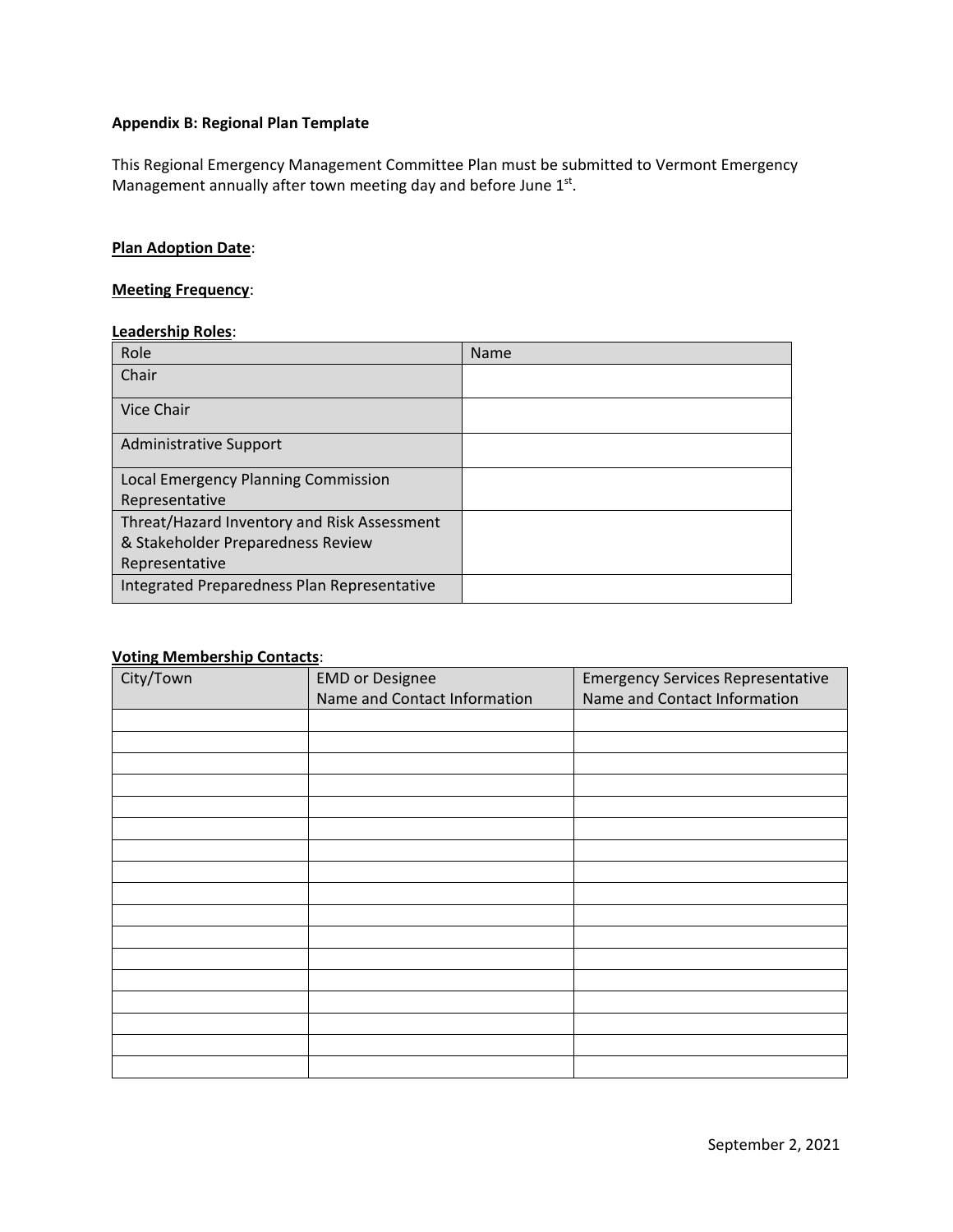# **Non-Voting Membership Contacts**:

| Organization | Name and Contact Information |
|--------------|------------------------------|
|              |                              |
|              |                              |
|              |                              |
|              |                              |
|              |                              |
|              |                              |
|              |                              |
|              |                              |
|              |                              |
|              |                              |
|              |                              |
|              |                              |
|              |                              |
|              |                              |
|              |                              |
|              |                              |
|              |                              |

# **Describe the region's process for regional coordination during a disaster**:

# **Regional Resources**:

| <b>Resource Description</b> | Resource POC | <b>Additional Information</b> |
|-----------------------------|--------------|-------------------------------|
|                             |              |                               |
|                             |              |                               |
|                             |              |                               |
|                             |              |                               |
|                             |              |                               |
|                             |              |                               |
|                             |              |                               |
|                             |              |                               |
|                             |              |                               |
|                             |              |                               |
|                             |              |                               |
|                             |              |                               |
|                             |              |                               |
|                             |              |                               |
|                             |              |                               |
|                             |              |                               |
|                             |              |                               |
|                             |              |                               |
|                             |              |                               |